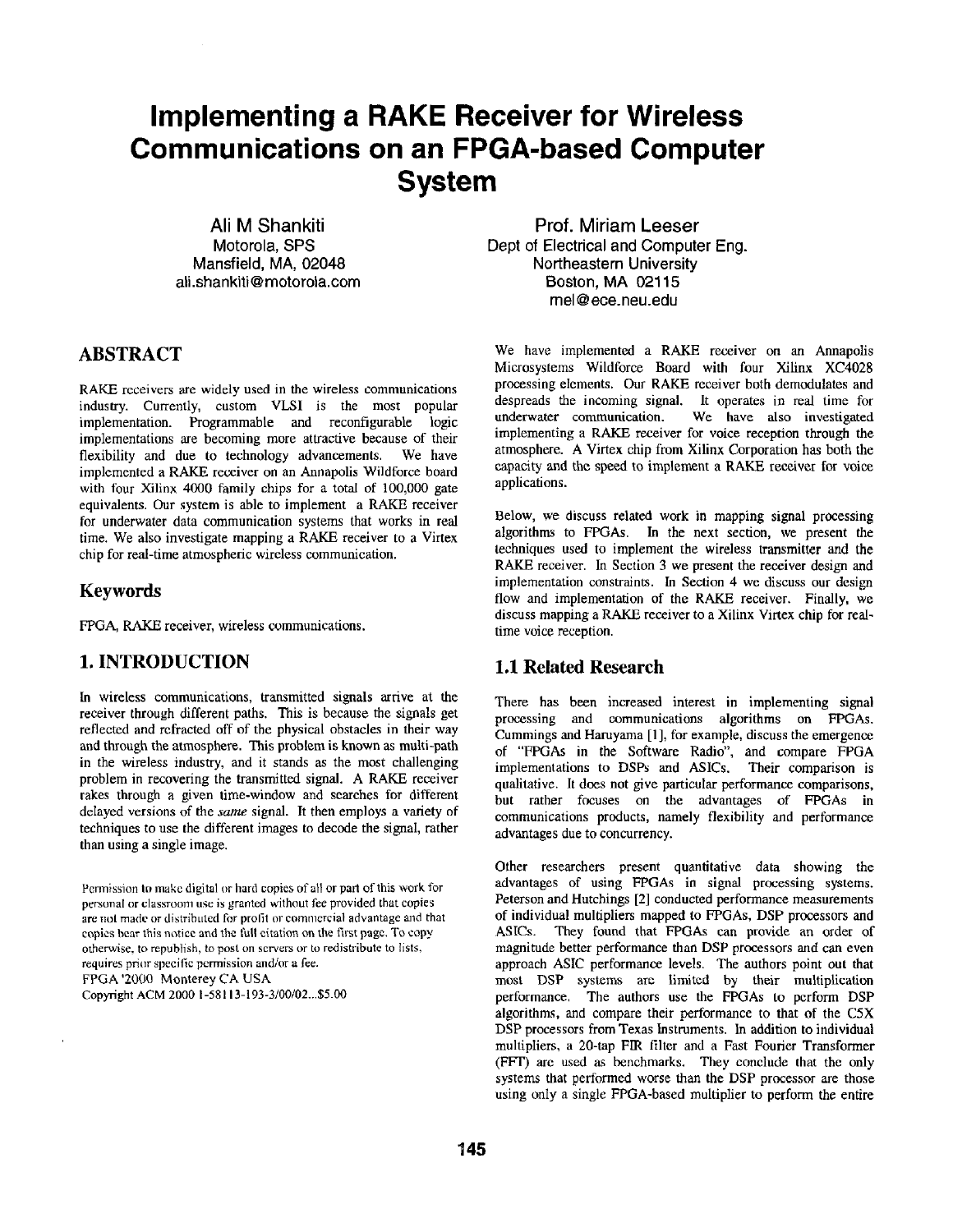filter loop in the FIR implementation. In order for FPGAs to obtain a performance improvement over DSP processors, extensive specialization and concurrency must be employed. Our RAKE receiver implemented on a Wildforce board, currently uses only one multiplier per chip. Each finger occupies one chip. Parallelism is realized by using multiple FPGAs for multiple fingers running concurrently. We are investigating a RAKE receiver implemented on a Virtex chip, in which case there are many more opportunities for parallelism.

Other researchers have implemented complete systems in FPGAs, and compared them to both ASIC and DSP implementations. Moeller and Martinez [3] have implemented a radar front-end processor in a Virtex chip and concluded that a filter implemented on a Xilinx Virtex chip can meet ASIC performance. Graham and Nelson [4] have implemented sonar beamforming on a board of Xilinx based FPGAs, and compared the performance to the same algorithm implemented on a Share DSP from Analog Devices. Their findings show that multi-chip FPGA implementations can outperform multi-chip DSP implementations as a result of flexibility in FPGA architectures, good communications, the ability to match the implementation to the algorithm, and concurrent processing.

The work most closely related to ours [5] uses a Xilinx FPGA to build a matched filter for a spread spectrum communications system. The authors explain how a matched filter can be used as a means of establishing synchronization in Direct Sequence Spread Spectrum (DSSS) communications. A matched filter is essentially a sub-design of the RAKE receiver. It despreads the received signal without demodulating it. A filter matched to a specific pseudo random (PN) sequence has an impulse response equal to the PN sequence reversed in time. The input is the receiver data; the output will peak when the data is matched to the filter. This indicates that the data and the code sequence are synchronized. A block diagram of the matched filter is shown in Figure 1. Decoded signals for both I (inphase) and Q (quadruture) channels are generated. To decode a signal, the matched filter simply multiplies the input by the PN coefficients  $A_0$  through  $A_{n-1}$ . The results are added every T word delay. A hit signal is asserted when the magnitude is greater than a user-specified threshold. This design was implemented on two Xilinx 4005 FPGA chips. The main resource used in the matched filter circuit is the add/subtract module.



**Figure** 1: Block diagram of the matched filter detector

Note that no multiplier is required in this filter because the PN sequence elements are either  $1$  or  $-1$ . In our approach, we demodulate as well as despread the signal, so our implementation is more complex, requiring multipliers as well as add/sub

modules. The authors are able to run their bit-parallel design with data speeds as high as 17 MHz

## **2. SPREAD SPECTRUM MINI-TUTORIAL**

Every band-limited channel has a maximum data rate at which it can be used to transmit data reliably. Spread spectrum communication systems use a bandwidth W much greater that the information bit rate R, to spread the power of the transmitted signal over the wide bandwidth of the transmission channel. There are two common techniques to accomplish this, Frequency Hopping Spread Spectrum (FHSS), and Direct Sequence Spread Spectrum (DSSS). In the first technique, the channel is divided into equal sub-channels. The transmitter uses a pseudo-random sequence to hop between those channels while sending data. The later technique, which is the one used in this project, cross correlates a pseudo random sequence called the direct sequence with the information sequence and sends the wide-band product over the entire channel.

Both techniques result in making transmitted signals appear similar to random noise and difficult to demodulate by receivers unless they can produce that same random sequence. In short, spread spectrum systems are used to combat and suppress noise, and to hide the signal by transmitting it at low power. The following block diagram illustrates the basic elements of a spread spectrum communication system with a binary information sequence entering the channel encoder, and at the output of the channel decoder.



Figure 2: Spread Spectrum digital communication system

#### **2.1 Important Properties of Direct Sequence**

The pseudo random sequence used in DSSS possesses unique properties. It has a unity auto-correlation and a minimal cross correlation. Let  $p(n)$  be the random sequence vector. Then,  $E\{p(n)p^*(n)\}$  is the expected value of the dot product of  $p(n)$  with itself, or in other words, the average value of that product. This product is called the auto-correlation of *p(n). In a*  multi-user environment, each user will have a unique  $p(n)$ sequence.  $E\{p_1(n)p_2^*(n)\}$  is the cross correlation between  $p_1(n)$ and  $p_2(n)$ . A DSSS transmitter *n*, cross-correlates the random sequence  $p_n(n)$  with the information sequence  $I(n)$  and sends it over the channel. At the receiver side,  $p_n(n)$ <sup>\*</sup>(n)+noise is detected. The DSSS despreader, cross-correlates the received signal with the locally generated  $p_n(n)$ . The mathematical equation that represent this are shown below: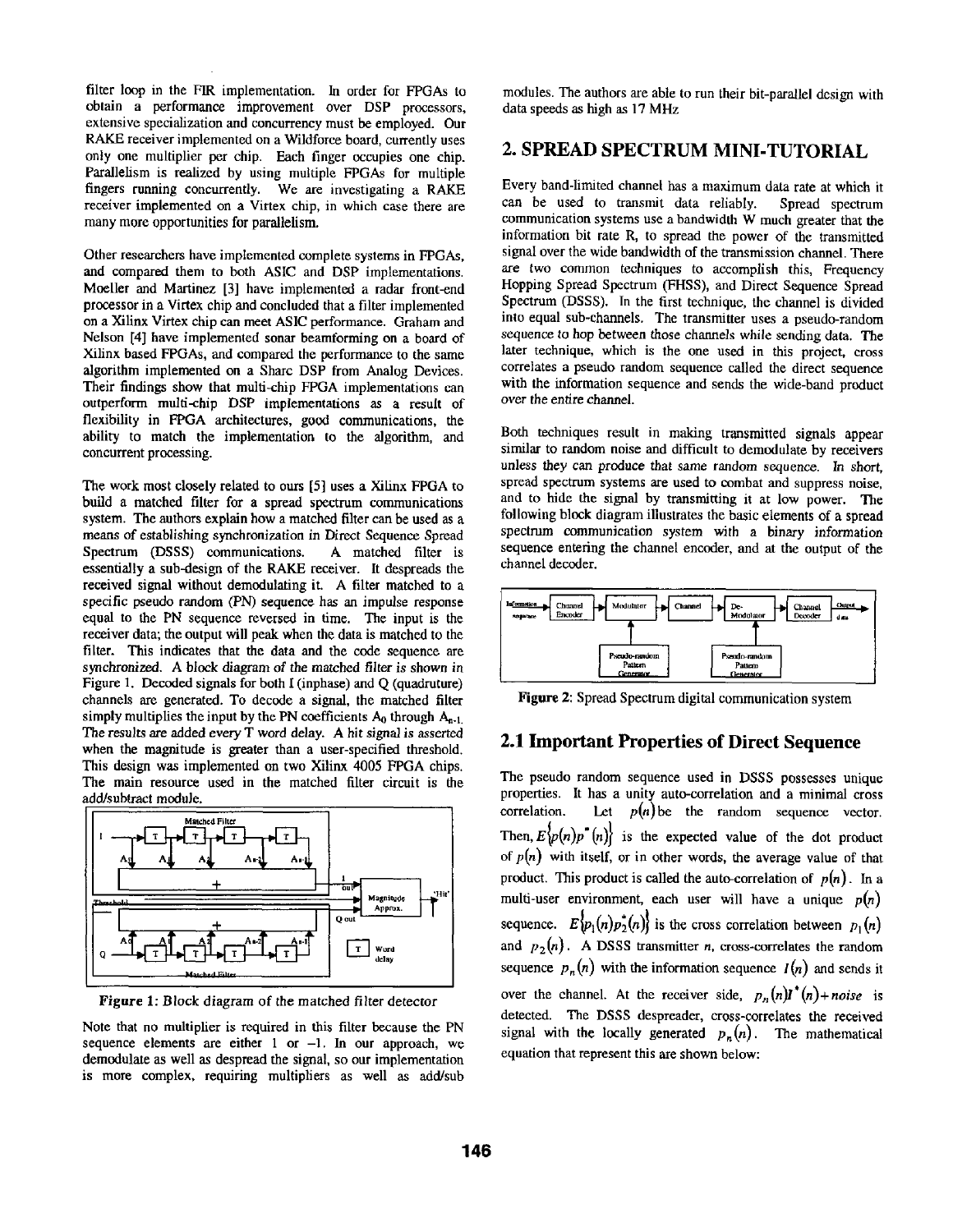$E\left\{p_n(n)I\right\}(n) + noise\left\{p_n(n)\right\} = E\left\{p_n(n)I\right\}(n)\left\{p_n(n)\right\} + E\left\{noise \times p_n(n)\right\}$  $E\left\{p_n(n)I\right\}(n)|p_n(n)\rangle +E\left\}$ noise  $\times$   $p_n(n)\rangle =E\left\{p_n(n)I\right\}(n)|p_n(n)\rangle +noise$  $E\big\{p_n(n)l^*(n)\big\}p_n^*(n)\big\}+noise = E\big\{p_n(n)p_n^*(n)\big\}E\big\{I(n)\big\}+noise$ *but*   $E\{p_n(n)p_n^*(n)\}=1$ *hence*   $E[p_n(n)I^*(n)]p_n(n)+noise = E\{I(n)+noise = I(n)+noise$ 

Note that if the receiver is using the wrong sequence  $p_m(n)$ ,

then:  $E\{p_n(n)p_m^*(n)\}=0$ *hence*   $E\big\{p_n(n)I^*(n)\big\}p_m^*(n)\big\}$ + noise = noise

This prevents receivers from demodulating the signal unless it was intended for them.

## **3. MODULATION AND CODING IN DSSS COMMUNICATIONS**

*Modulation* and *coding are* two ways to reject added noise in a wireless communication environment. Nowadays, we can choose from different modulation schemes according to our needs. Direct Sequence Spread Spectrum (DSSS) is a relatively new technique that allows the transmitter to spread the transmitted signal over the entire given spectrum. Differential coding enables us to use noncoherent detection at the receiver, thus simplifying its hardware by eliminating the need for a phase locked loop (PLL), Both DSSS and differential coding are described below.

## **3.1 Direct Sequence Spread Spectrum (DSSS)**

To transmit an information bearing sequence (IBS) of ones and zeros over a wireless channel, the IBS must be modulated. As a result of modulation, many bits are transmitted on the channel that correspond to one bit of information in the IBS. In DSSS, a Pseudo-random Noise (PN) sequence consisting of a number of chips is used to spread the bandwidth of the information bearing sequence over a given spectrum. At the transmitter side, the IBS is multiplied by the PN sequence. At the receiver side, the received signal with added noise is despread by multiplying it again by the same PN sequence, as shown in Figure 3. This allows us to recover the IBS, and at the same time, filter the noise by spreading it at the receiver side. Note that DSSS allows for multiple access by using different PN codes for different users [6, 7].

In Figure 4, a spectral analysis of the modulated signal is plotted. The first figure shows the IBS spectral density before multiplying by the PN sequence. The middle figure shows the spread IBS after multiplying, and the narrow band noise in its center. The last figure shows the recovered IBS after multiplying **it** again by the PN sequence, and the spread noise that has been multiplied only once. This weakens the effect of the noise by distributing its power across a wide spectrum.



**Figure 3: Spreading and despreading** 



Figure 4: Noise reduction using DSSS

## **3.2 Differential Coding**

Differential coding means that the receiver will only need to track the phase difference between two consecutive symbols (noncoherent detection), instead of tracking the phase of each received symbol by comparing it to a reference signal (coherent detection). In this wireless system, we assume the Doppler effect is negligible. That is because the Doppler shift between two consecutive chips is small. The information will effectively be stored in the phase difference between two consecutive symbols. If  $a$  is the information bearing sequence, then  $a(n) = d(n) \times d(n-1)$ , and the modulated signal is

$$
y(n) = d(n)e^{j\theta(n)}
$$

where  $d(n)$  is the coded digital sequence that goes to the modulator, and  $\theta$  is the carrier phase.

At the receiver side, two consecutive received symbols are multiplied to recover one transmitted information bit as follows:

$$
y(n)y^{*}(n-1) = d(n)d(n-1)e^{j\theta(n)}e^{-j\theta(n-1)} + noise
$$
  
but  $\theta(n) \approx \theta(n-1)$   
 $r(n) = d(n)d(n-1)$ 

where  $r(n)$  is the received sequence.

#### **3.3 Transmission Process**

The transmitter consists of three modules. The *Source Encoder*  receives the information bit-stream. The output is differentially coded. The *Channel Encoder* uses DSSS techniques to overcome the effects of noise and interference introduced by the channel. Every bit is spread by multiplying it with the spreading sequence. In our case, 25 chips are the result of spreading 1 bit. The *Digital Modulator* serves as the interface to the communication channel. It has a clock frequency of 4 kHz. Every chip will be represented by 16 samples. This means that every IBS bit requires that 400 samples be transmitted.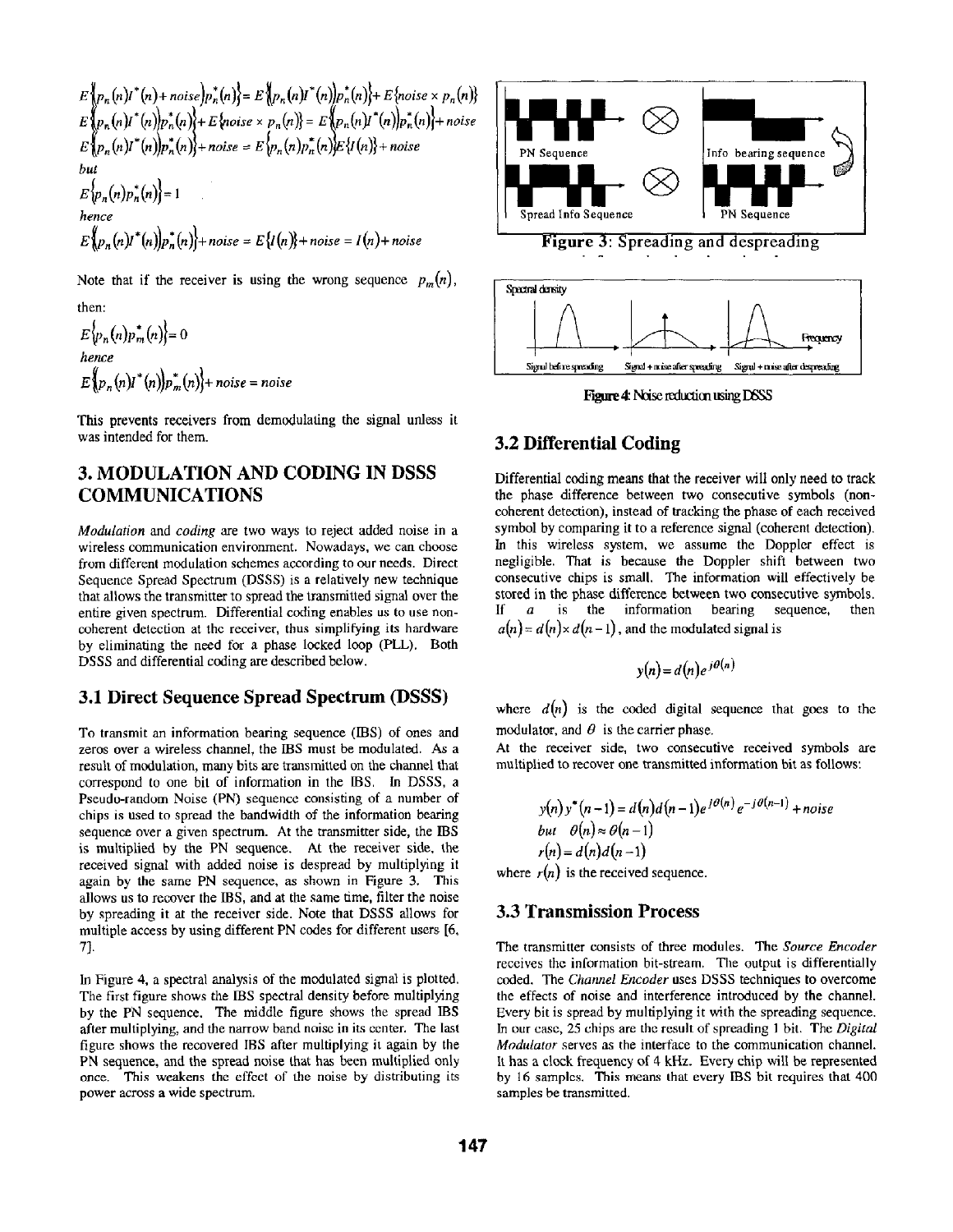## **4. RAKE RECEIVER SYSTEM DESIGN OVERVIEW**

The complete design consists of a transmitter, a channel model and a receiver as shown in Figure 5. We are only implementing the receiver, but we were required to simulate all three in order to model the design. We used MATLAB® to simulate the design of the transmitter and multi-path channel. We also simulated the receiver and used this as the specification for our design. In the next section we discuss the receiver design and tradeoffs in more detail, and then present the Annapolis Wildforce Board that was used to implement the receiver.

## **4.1 Receiver Design**

Figure 5 gives an overview of the whole system, and details of the implementation of the RAKE receiver. We simulated the receiver in MATLAB and used this as the specification for our receiver design. This receiver can have as many fingers as desired. Each finger will simply receive a delayed version of the transmitted signal. A constant delay is placed between the different fingers. If a path does not exist at a certain finger, corresponding to a certain delay, then the despreading process will produce noise instead of a meaningful signal [8,9].





the notation 32/24 means that the result is 32 bits, and only 24 bits are used.

## **4.2 Algorithm Design**

Our receiver is designed for use with an underwater, acoustic communication system. For this application, the number of bits that need to be decoded in one second is 400. This important performance number varies widely depends on the application. If this receiver is to be used in mobile phones for example, it will have to be much faster. A quick look at the algorithm shown in Figure 6 indicates that the main loop will iterate 400 times in order to decode one bit. At a rate of 4000 samples/second, the hardware has 250 microseconds to execute one iteration. In a single loop, 12 multiplications are required.

This number is significantly reduced by noticing that the variables INPHASE and QUADRATURE depend only on the sampling frequency and the carrier frequency. Therefore they can be precalculated and stored in memory. Also, since the variables Pnl and Pn2 always have the values  $1$  or  $-1$ , four multiplication operations (lines 12 and 13) can be replaced by simpler operations.

This brings down the total number of multiplications to two, which can be calculated serially or in parallel. The two multiplications outside the loop (lines 15 and 16) could potentially share the hardware with the inner-loop multiplications. The

| <b>1 SPECIFICATIONS:</b>                                |
|---------------------------------------------------------|
| $2$ SAMPLE_PER_CHIP = 16;                               |
| 3 CHIP PER BIT = $25$ ;                                 |
| 4 SAMPLE FREO $=$ 40000;                                |
| $5$ CARRIER FREQ = 12000;                               |
| 6 SAMPLE_PER_BIT = SAMPLE_PER_CHIP *                    |
| CHIP PER BIT:                                           |
|                                                         |
| <b>7 FOR n FROM 1 TO SAMPLE PER BIT LOOP</b>            |
| 8 READ Pn1 EVERY (SAMPLE_PER_CHIP) TIMES;               |
| 9 READ Pn2 EVERY (SAMPLE_PER_CHIP) TIMES;               |
| 10 INPHASE = $\cos$ (n/(SAMPLE_FREQ) * 2 * PI *         |
| <b>CARRIER FREO):</b>                                   |
| 11 QUADRATURE = SIN $(n/(SAMPLE_FREC) * 2 * PI *$       |
| CARRIER_FREQ);                                          |
| 12 BRANCH $1 = BRANCH_1 + r(n) * [Pn1 * INPHASE + Pn2]$ |
| * OUADRATURE):                                          |
| 13 BRANCH $2 = BRANCH_2 + r(n) * [Pn1 *$                |
| OUADRATURE - Pn2*INPHASE];                              |
| <b>14 END FOR LOOP:</b>                                 |
|                                                         |
| 15 BRANCH $1 =$ BRANCH $1 *$ PREVIOUS BRANCH $1$ ;      |
| 16 BRANCH_2 = BRANCH_2 * PREVIOUS_BRANCH_2;             |
| 17 FINGER=BRANCH 1 + BRANCH 2;                          |
| 18 IF FINGER > THRESHOLD THEN PASS;                     |
| 19 ELSE FINGER $= 0$ :                                  |

**Figure** 6: Algorithm

algorithm, as mentioned before, was tested using MATLAB. MATLAB is a very efficient computational language. Coupled with its signal processing toolbox, it becomes a powerful means to verify signal-processing algorithms before attempting synthesis.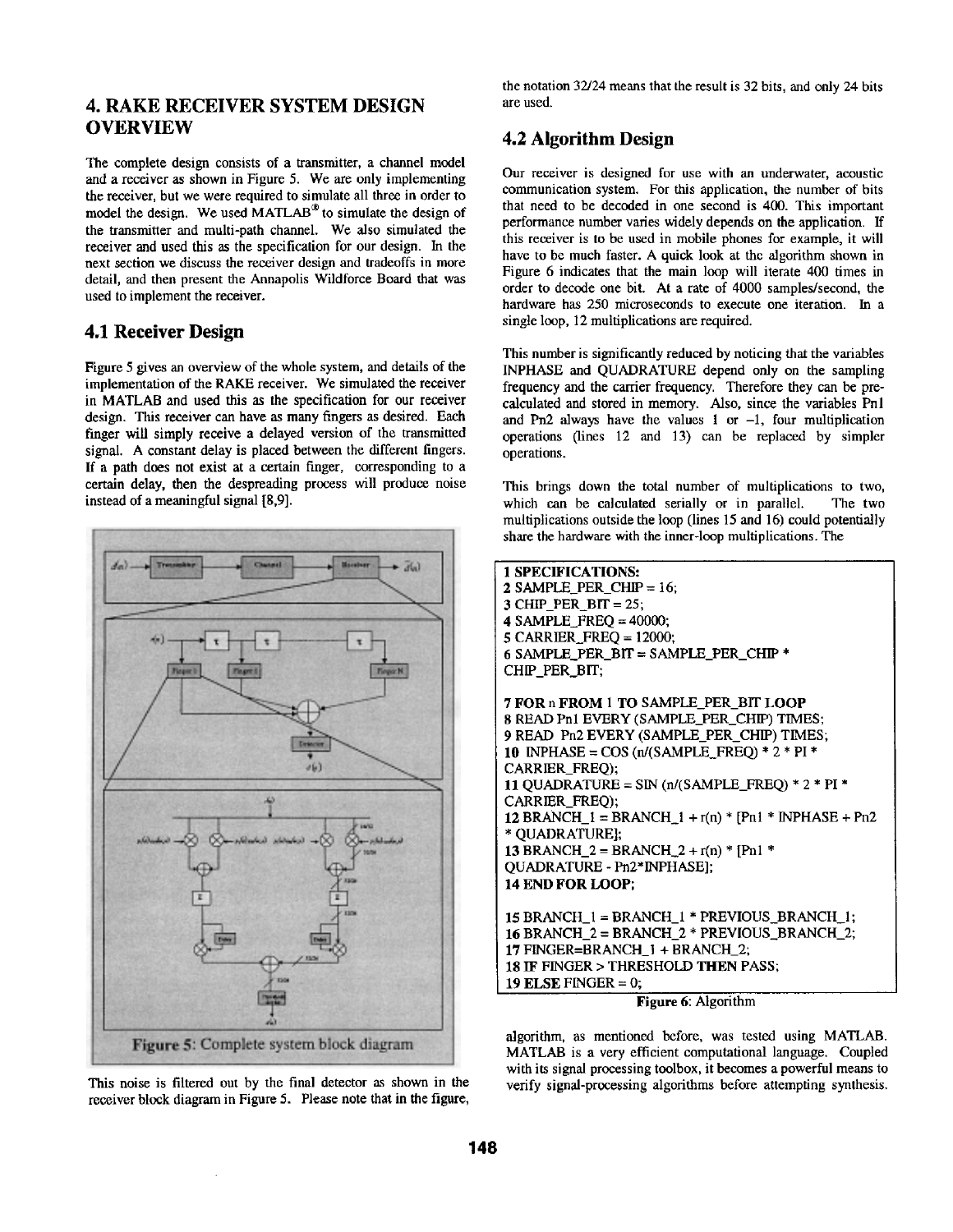MATLAB code looks very different than the behavioral code listed previously. One reason is the MATLAB dot operator (.x) that facilitates one line vector operations such as multiplication and addition instead of using a loop. The multiplication loop in Figure 6 has the MATLAB representation shown in Figure 7.

MATLAB code is generally shorter than behavioral VHDL since in VHDL, the loops must all be made explicit. MATLAB is a succinct way to express the algorithms used in our receiver.

The main disadvantage of MATLAB from a hardware modeling point of view, is that MATLAB uses very wide precision arithmetic operations. In hardware, by comparison, these operations are performed in fixed point with the minimum number of bits required in order to keep the area used small. Note that our MATLAB code is purely algorithmic, and cannot be directly translated to hardware.

7 PN1 =  $[1 1 1 ... ... 1]$  // each number repeated (SAMPLE\_PER\_CHIP) times// 8 PN2 =  $[-1 -1 -1, ..., 1]$  // each number repeated (SAMPLE\_PER\_CHIP) times//  $9$  n =  $[1 2$ .. Sample\_per\_bit] 10 Inphase =  $\cos(n/(SAMPLE\_FREG))$ . x 2 x PI x CARRIER\_FREQ 11 Quadrature =  $SIM(N/(SAMPLE_FREQ) .x 2 x PI x)$ CARRIER FREQ

Figure 7: MATLAB sample code

## **4.3 Annapolis Wildforce™ Board**

A Xilinx ® based FPGA board from Annapolis Microsystems, shown in Figure 8, is used to realize this receiver. This board consists of four XC4028EX-3HQ240 programmable elements (PEs), and one XC4028EX-3HQ304 controller. Each finger is mapped on one PE. The final result, the bit decoded by the receiver, is communicated by the controller to the host PC. The detector and the threshold device can be mapped on any of the four PEs.



Figure 8: Annapolis FPGA board

## **5. DESIGN FLOW**

As stated previously, we began our receiver design with simulation in MATLAB<sup>®</sup> in order to verify functionality. A fixedpoint library, written in the C programming language, was used to simulate the actual hardware implementation. At this point the overall design of the receiver and the bit-width of the operations were determined. Next, we used Synplicity design tools to map our design to the Annapolis Wildforce board. Xilinx placement and routing tools are used to route the design for final downloading to the FPGA board. A block diagram of the system design and synthesis process is shown in Figure 9.

Since the receiver could not possibly fit on a single chip, a distributed implementation strategy had to be employed. A decision was taken to configure one finger on each FPGA chip. That meant that one finger had to occupy no more than 1024 CLBs. The downside was that we could fit only one multiplier on one chip, the upside side was that this approach made our design more modular. Recall that two multiplications are executed in each iteration. We used one multiplier to serialize these operations. We were able to use this multiplier for the outer loop multiplications as well.

Our final design uses 22 cycles and occupies close to 1000 CLBs. The clock speed was chosen to be 1 MHz. The throughput is equal to 4000 samples per second or 4 kHz. Delays between fingers were implemented using a 5-bit counter, where the finger will ignore the incoming data bits until the counter reaches a preset number equal to the number of samples per bit.



Figure 9: Design flow block diagram

To test the design, a number of bits were modulated and spread using the transmitter routine in MATLAB. The bits were then passed through the channel simulator which acted as a 3-path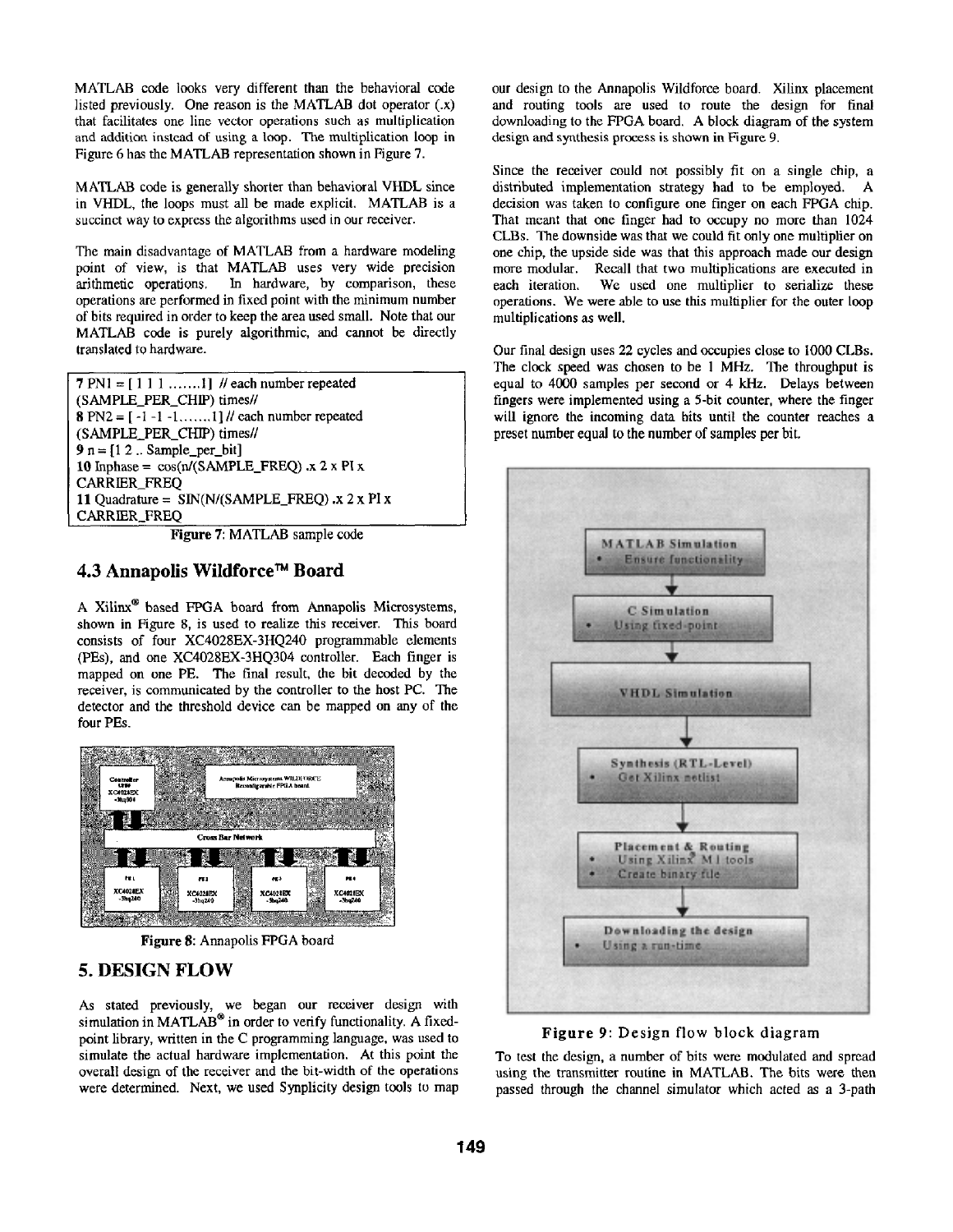channel. Finally the output of the channel was passed as the input to the receiver on the FPGA board. The output of the receiver was compared with the transmitted bits and verified to be the same.

# **6. DISCUSSION**

We have presented the design for an underwater RAKE receiver that his been implemented on an Annapolis Wildforce Board and runs in real time. The receiver both despreads and demodulates the incoming signal. In this section we discuss improvements we would like to see in the design process, and current work in implementing a RAKE receiver for voice communication over the air on a Virtex chip.

The translation process of the MATLAB code to VHDL significantly slows down our design flow. This is because of the inherent differences between the two languages. MATLAB on one hand is a language specifically designed for modeling signal processing with special constructs for vector operations, while VHDL is a concurrent hardware modeling language which requires all loops, interfaces, and signal types to be made explicit. As a result, the translation process between the two languages is not trivial. What is needed is a design tool that would translate the MATLAB code either VHDL, or directly to an FPGA implementation. Other researchers are currently working on this problem [10, 11]. These approaches currently require the MATLAB description to be specified closer to hardware than the algorithmic approach we currently use,

We have used a member of the Xilinx 4000 family to implement this receiver. Since then, Xilinx has come up with far more dense chips. For example, the Xilinx XCV50 Virtex chip can hold up to 25 RAKE fingers as opposed to one using the XC4028EX. To perform real time voice wireless communications using direct sequence spread spectrum techniques, a more involved analog interface will have to be adopted. A typical air-interface carrier frequency is 1900 MHz. The signal is extracted from the carrier frequency in the analog domain mixing it with the output of a variable crystal oscillator (VCO) running at the carrier frequency. The output will then be fed to an FPGA which will despread it then demodulate the inphase and quadrature parts. Multipath still exists in such an environment, and an FPGA-based RAKE receiver is necessary to increase the reliability of this wireless system. The system architecture of such a receiver would be the same as the one described in this paper.

A typical example of an air-interface wireless standard is the IS-95 standard protocol for CDMA mobile radio communications in North America. Channel bandwidth is 1.25 MHz. A maximum data rate of 9.6 kb/s per user is spread over the channel bandwidth, a total spreading factor of 128. This is equivalent to 1.2288 Mchips/sec or 128 chips/bit. The transmitter simply spreads the data then modulates it before transmitting it. The receiver will have to first demodulate the signal then despread it. Since the channel is 1.25 MHz wide, the receiver will have to process 1.25 million samples each second. Each sample involves two multiplications, inphase and quadrature. A simple calculation reveals that the receiver will have to perform 2.5 million multiplications each second. An FPGA running at 10 MHz could do the job provided more than one multiplier is used. For example if two multipliers were used, each will have 8 cycles to perform a multiplication. This design should be easily implementable on a Virtex chip, while still fitting several fingers per chip. The IS-95 standard recommends three or more fingers for the receiver.

# **7. CONCLUSION**

In this paper, we have discussed the design and implementation of a RAKE receiver. The design process requires numerous decisions before committing to a particular RTL implementation. Prior to synthesis, the receiver algorithm was designed both for accuracy and for efficient hardware implementation. Synplicity synthesis tools were used to implement the design on an Annapolis Wildforce Board.

## **8. ACKNOWLEDGMENTS**

The RAKE receiver design was developed by Dr. M. Stojanovic and Ethem Sozer. We would like to thank Shantanu Tarafdar for implementing our fixed-point library. We are grateful to Synplicity for their donation of software.

# **9. REFERENCES**

[1] Cummings, M. and Haruyama, S., *"FPGA in the Software Radio,"* in IEEE Communications Magazine, pp. 108-112, February, 1999.

[2] Peterson, R. and Hutchings, B., *"An Assessment of the Suitability of FPGA-Based Systems for use in Digital Signal Processing,"* 5<sup>th</sup> International Workshop on Field-Programmable Logic and *Applications,* pp. 293-302, August 1995, Oxford, England.

[3] Moeller, T. J. and Martinez, D. R., *"Field Programmable Gate Array Based Radar Front-End Digital Signal Processing,"*  in Proceedings of the IEEE Symposium on FPGAs for Custom Computing Machines, April, 1999.

[4] Graham, P. and Nelson, B. *"FPGA-based Sonar Processing,"*  in ACM/SiGDA International Symposium on Field Programmable Gate Arrays, pp. 201-208, February 1998.

[5] Mathews, T., Gibb, S., Turner, L., Graumann, P. and Fattouche, M., *"An FPGA Implementation of Matched filter Detector for Spread Spectrum Communications systems,*" the 7<sup>th</sup> International Workshop on Field-Programmable Logic and Applications, in *Lecture Notes in Computer Science 1304,* pp. 365-373, Springer Verlag, Sept 1997.

[6] Proakis, John G. *Digital Communications,* McGraw-Hill, New York, 1995.

[7] Rappaport, Theodore S. *Wireless Communications,* Prentice-Hall, 1996.

[8] M.Stojanovic and Z. Zvonar, *"Multichannel processing of broadband multiuser communication signals in shallow water acoustic channels,"* IEEE Journal of. Oceanic Engineering, pp. 156-166, April 1996.